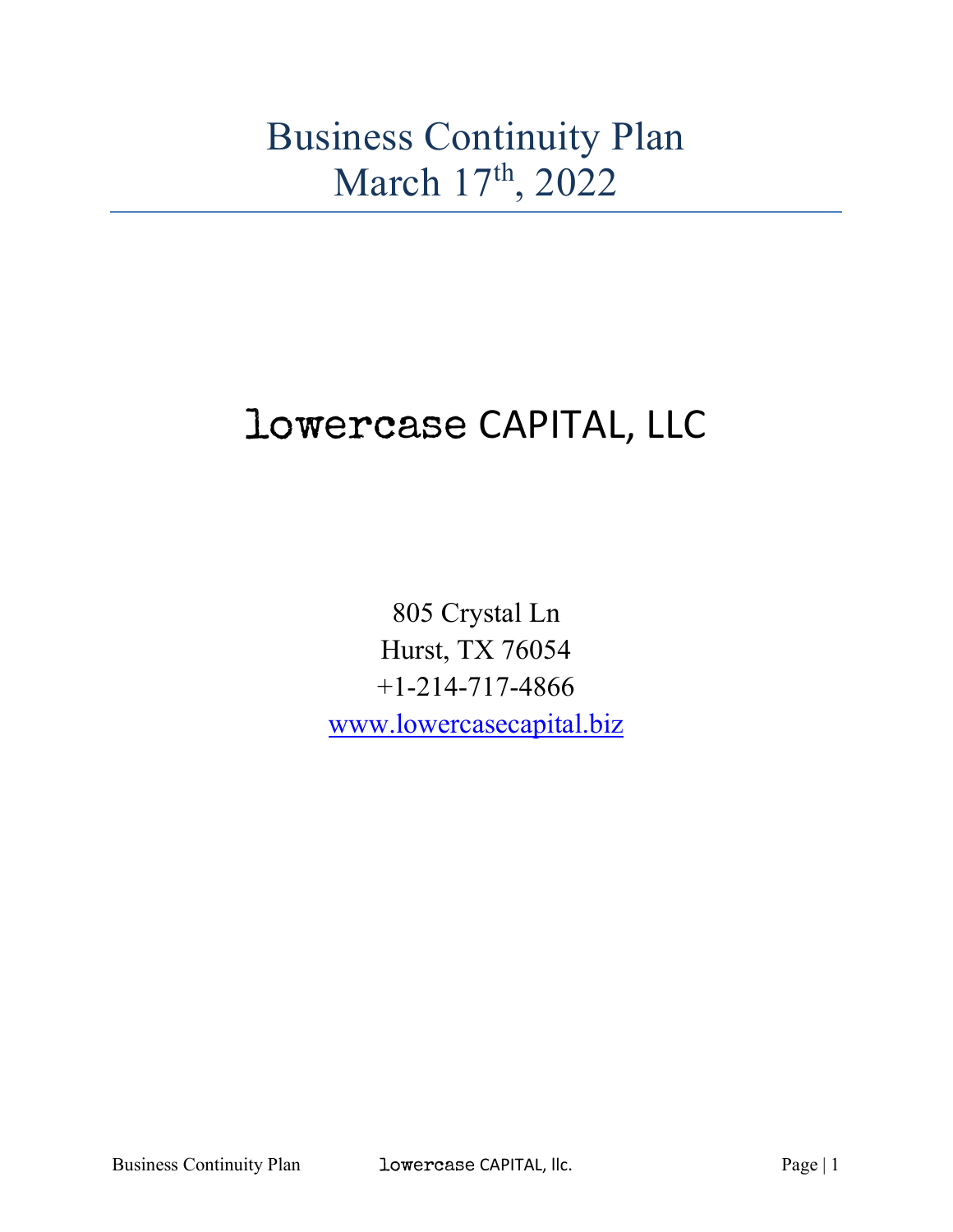#### **Table of Contents**

| I.        |                                                                                    |
|-----------|------------------------------------------------------------------------------------|
| II.       |                                                                                    |
| A.        |                                                                                    |
| <b>B.</b> |                                                                                    |
| C.        |                                                                                    |
| III.      |                                                                                    |
| IV.       |                                                                                    |
| V.        |                                                                                    |
| VI.       |                                                                                    |
| VII.      |                                                                                    |
| VIII.     |                                                                                    |
| A.        |                                                                                    |
| <b>B.</b> |                                                                                    |
| IX.       |                                                                                    |
| X.        | Alternate Communications Between the Firm and Clients, Employees, and Regulators 6 |
| A.        |                                                                                    |
| <b>B.</b> |                                                                                    |
| C.        |                                                                                    |
| XI.       |                                                                                    |
| A.        |                                                                                    |
| XII.      |                                                                                    |
| XIII.     |                                                                                    |
| XIV.      |                                                                                    |
| XV.       |                                                                                    |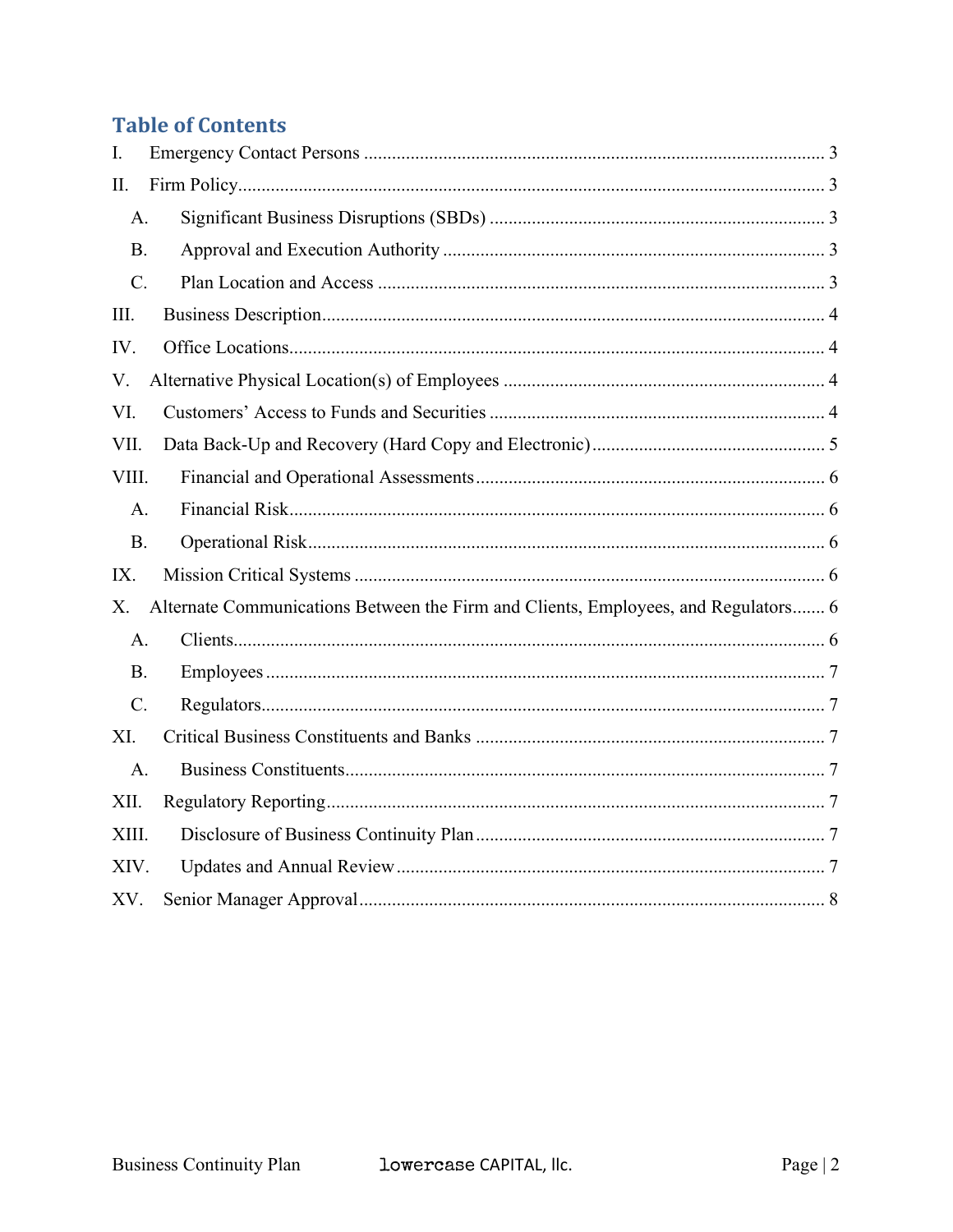## I. Emergency Contact Persons

Our firm's emergency contact person is: Anthony James Nagle Jr, President, 1-972-679-0959, anthony $@$ lowercasecapital.biz. These names will be updated in the event of a material change, and our President will review them quarterly.

# II. Firm Policy

Our firm's policy is to respond to a Significant Business Disruption (SBD) by safeguarding employees' lives and firm property, making a financial and operational assessment, quickly recovering and resuming operations, protecting all of the firm's books and records, and allowing our customers to transact business. In the event that we determine we are unable to continue our business, we will ensure customers prompt access to their funds and securities.

#### A. Significant Business Disruptions (SBDs)

Our plan anticipates two kinds of SBDs, internal and external. Internal SBDs affect only our firm's ability to communicate and do business, such as a fire in our building, damage to essential company systems, or prolonged loss of utility services. External SBDs prevent the operation of the securities markets or a number of firms, such as a terrorist attack, a city flood, or a widescale, regional disruption. Our response to an external SBD relies more heavily on other organizations and systems, especially on the capabilities of brokerage and custody services.

#### B. Approval and Execution Authority

Anthony James Nagle Jr, President, is responsible for approving and reviewing this plan on an annual basis. Anthony James Nagle Jr, President, also has the authority to execute actions defined in this plan.

#### C. Plan Location and Access

We will maintain a current version of this plan in addition to all archived revisions. One physical copy of this plan is located in the filing cabinet stored at 805 Crystal Ln, Hurst, TX 76054. An electronic copy of this plan is stored on the local file server in the company network drive. This server is backed up weekly to an external hard drive. Critical files, including the BCP are additionally backed up to a DVD on an annual basis. These digital files are also stored at the 805 Crystal Ln address. The annually reviewed BCP is also sent to Anthony James Nagle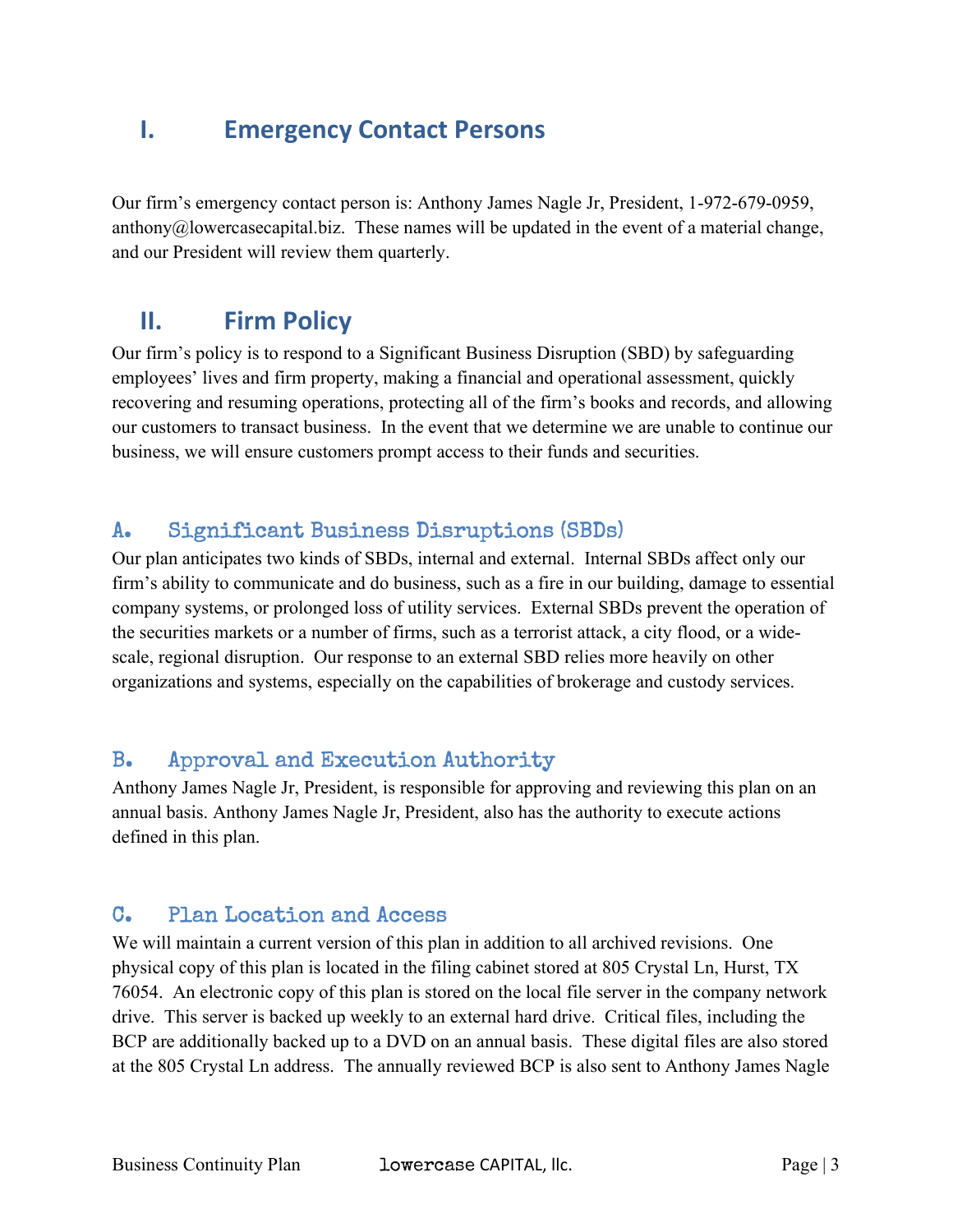Jr, President, via email to ensure an off site copy of the plan is available in the event of an internal SBD.

### III. Business Description

Lowercase Capital, LLC is a Texas investment adviser that does business with individuals and companies residing in Texas. Services involve fee based financial planning, investment and financial literacy training, newsletter, and investment advisory services for assets under management. We do not act as a broker and we do not hold client funds or securities. All client assets are held at a custodian broker. All client assets are currently custodianed at Folio Institutional or Altruist. Our firm deals only in publicly traded securities. We do not advise on any private placements or other non-publicly traded investments.

# IV. Office Locations

Lowercase Capital, LLC has one office located at 805 Crystal Ln, Hurst, TX 76054. Our primary phone number is 1-214-717-4866.

# V. Alternative Physical Location(s) of Employees

In the event of an SBD that requires our staff to relocate, we will move our staff to a location in Arlington, Grand Prairie, or Irving which has access to internet services. Our primary phone number, 1-214-717-4866 will remain in service during this relocation.

# VI. Customers' Access to Funds and Securities

Lowercase Capital, LLC does not maintain custody of customers' funds or securities. All client assets are held at a custodian broker (Folio Institutional or Altruist). In the event of a disruption that affects our firm's ability to communicate and do business, clients are advised to contact the custodian firm holding their investment assets.

Clients receive statements at a minimum of once each quarter from their custodian. Each custodian has annual notices of the firm's BCP and contact information for the client.

Folio Institutional is located at the following address:

Folio Institutional 8180 Greensboro Drive, 8th Floor McLean, VA 221020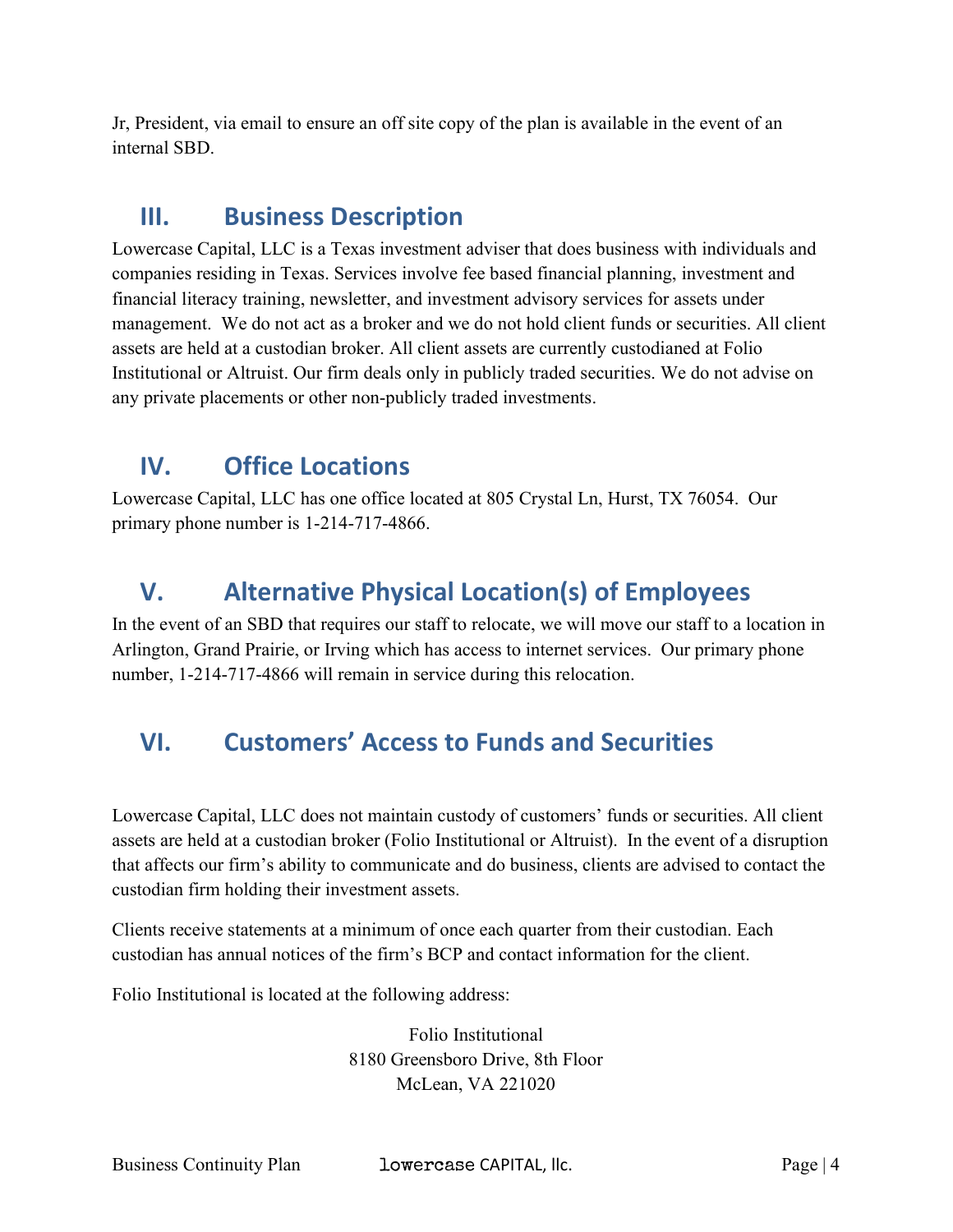Altruist is located at the following address:

#### Altruist 1621 Abbot Kinney Blvd Venice, CA 90291

Folio Institutional posts a summary of their BCP at https://info.folioinstitutional.com/legal, and a full copy can be requested by mailing:

> Folio Investments, Inc. ATTN: Business Continuity Plan 8180 Greensboro Drive, 8th Floor McLean, VA 22102

Altruist posts all their disclosures, including their BCP at https://altruist.com/legal/.

In the event that the SIPC should determine that any custodian is unable to meet their obligations to customers, SIPC may seek to appoint a trustee to disburse the custodian's assets to customers. We will assist SIPC and the trustee by providing our books and records identifying customer accounts subject to SIPC regulation.

# VII. Data Back-Up and Recovery (Hard Copy and Electronic)

Our firm provides to client custodian firms copies of all records it requires to conduct business for our clients. These forms typically include account agreements but may also include advisory agreements or other documents. Original copies of our records are maintained at 805 Crystal Ln, Hurst, TX 76054. Anthony James Nagle Jr, President, is responsible for the maintenance of these books and records.

We also maintain electronic copies of records on our local file server. This file server is backed up weekly to an external hard drive. Critical files are also backed up to DVD on an annual basis. These DVDs are stored in a fire rated safe.

In the event of an internal or external SBD that causes the loss of our paper records, we will physically recover client records from the custodian firm, from our DVD backup, and external backup drive(if it survives the SBD). If our primary site is inoperable, we will continue operations from an alternate location. A partial loss of electronic records will be recovered by restoring from either the external backup drive or DVD.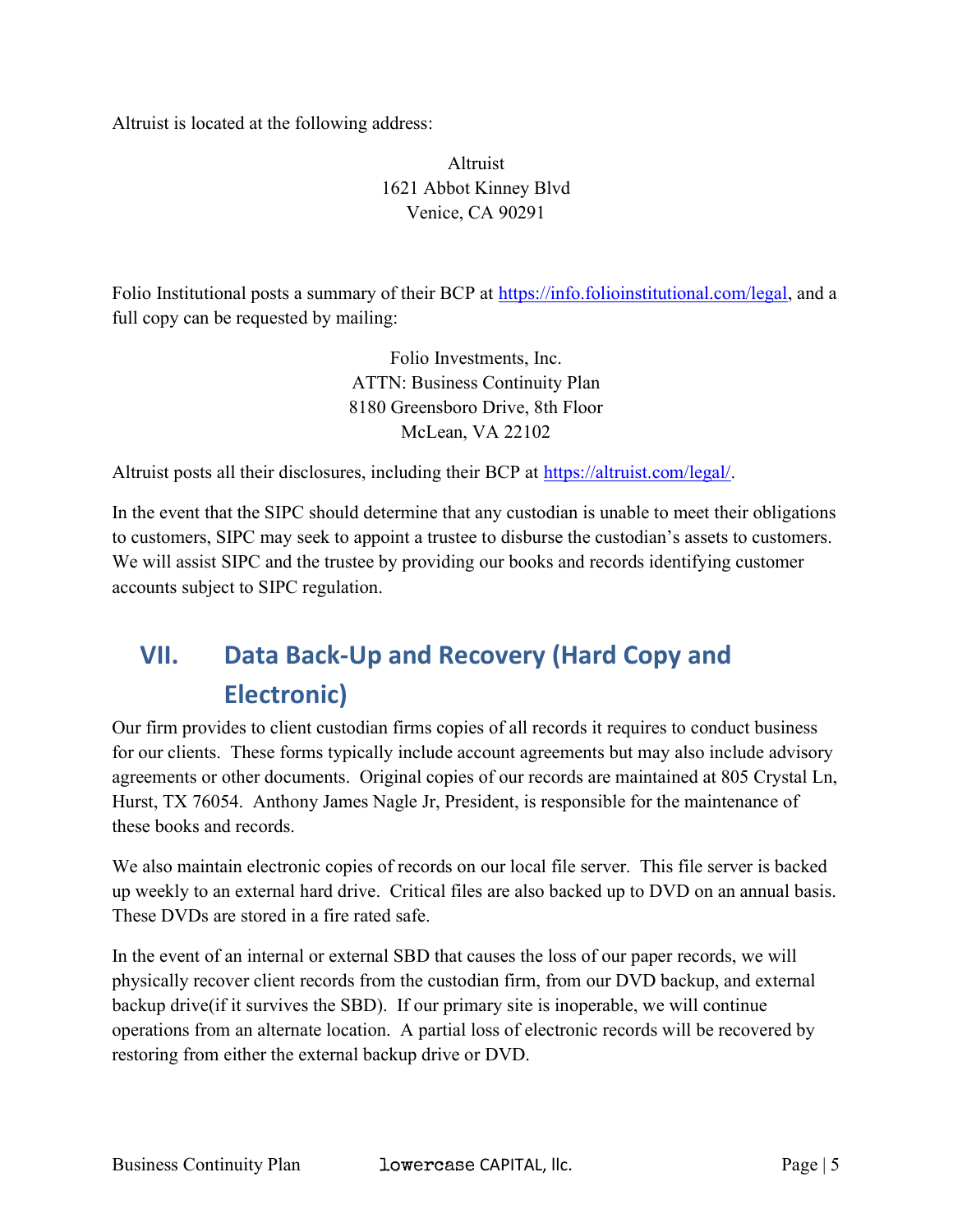# VIII. Financial and Operational Assessments

#### A. Financial Risk

In the event of an SBD we will evaluate the value and liquidity of our finances in order to determine our ability to continue operations and ability to provide service to our clients. We will contact our bank, custodian, and clients as needed to inform them of our financial status. If we determine we're unable to meet our obligations we will pursue sources of additional funding which will allow us to continue operations.

#### B. Operational Risk

In the event of an SBD we will immediately identify how we can most efficiently communicate with our clients, our bank, critical business or regulatory organizations, and our custodian. The nature of the SBD will impact what means of communication are available. We will attempt to use phones and email as a primary means of communication, and will use physical letters if required by the SBD.

## IX. Mission Critical Systems

Our firm's "mission critical systems" are those that ensure prompt and accurate access to client accounts and records and processing of securities transactions. These systems include the systems of client custodian firms who provides custody services and processing of securities transactions, the maintenance of customer accounts, access to customer accounts, and the delivery of funds and securities.

We have primary responsibility for establishing and maintaining our business relationships with our clients and have sole responsibility for our mission critical functions. Client custodian firms provide account access, transaction services, clearance and settlement of securities transactions, the maintenance of customer accounts, access to customer accounts, and the delivery of funds and securities.

# X. Alternate Communications Between the Firm and Clients, Employees, and Regulators

#### A. Clients

We currently communicate with clients via phone, email, US mail, and face to face conversations. In the event of an SBD, we will assess which means of communication are still available to us and use the means that will most efficiently communicate with the other party.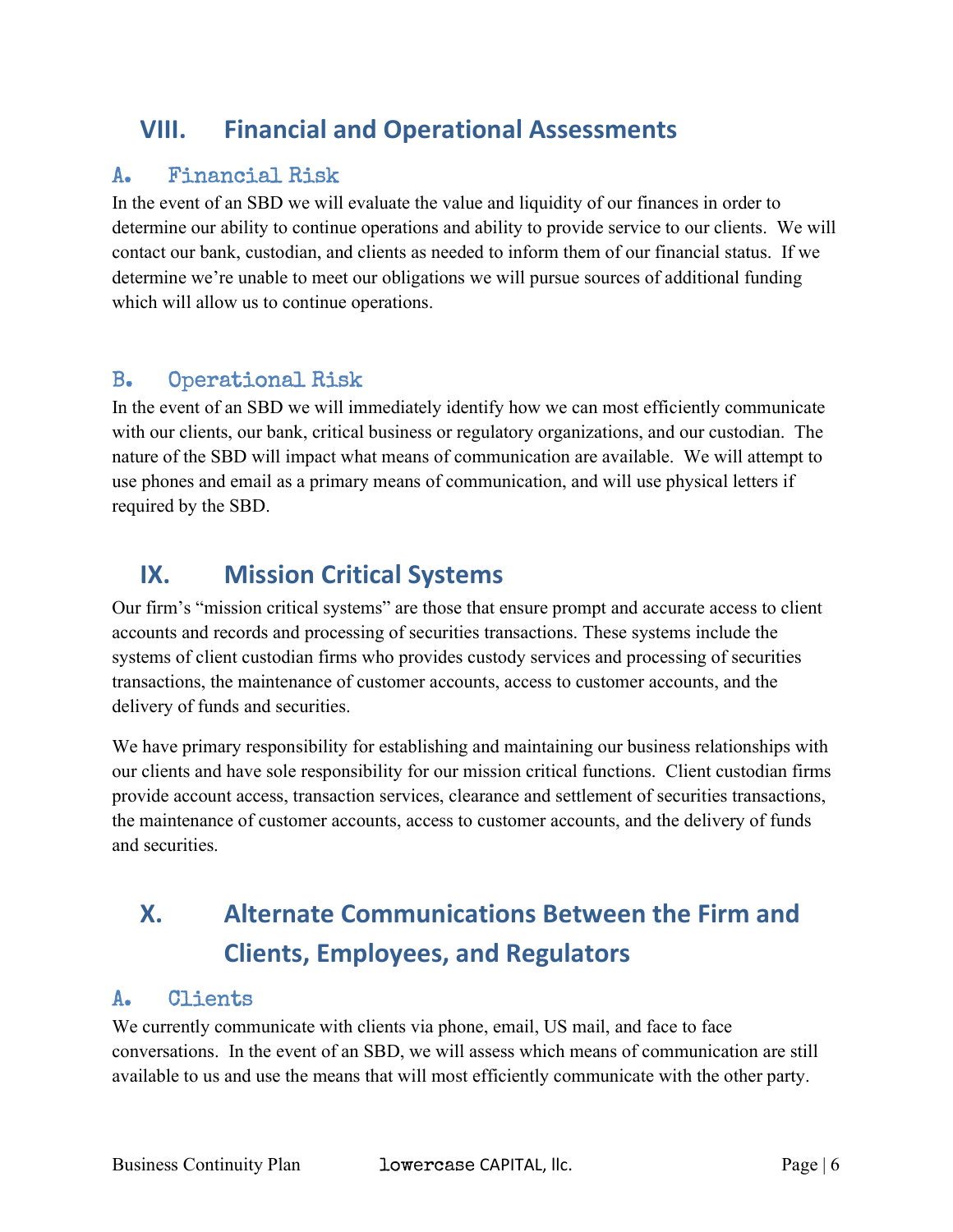#### B. Employees

Lowercase Capital, LLC is a single member company. As a result, communication to all company staff is ensured without the need for a phone tree or other communication plan.

#### C. Regulators

We are currently registered as an investment advisory firm with the Texas State Securities Board. We communicate with our regulators using phone, email, US mail, and face to face conversations. In the event of an SBD, we will assess which means of communication are still available to us and use the means that will most efficiently communicate with the other party.

# XI. Critical Business Constituents and Banks

#### A. Business Constituents

We have no critical business constituents. All essential operations are managed internally.

# XII. Regulatory Reporting

Our firm is subject to regulation by the Texas State Securities Board and the State of Texas. We now file reports with our regulators using paper copies in the U.S. mail, and electronically using e-mail and the Internet. In the event of an SBD, we will check with the Texas State Securities Board and the State of Texas to determine which means of filing are still available to us, and use the most efficient means available. In the event that we cannot contact our regulators, we will continue to file required reports using the communication means available to us.

# XIII. Disclosure of Business Continuity Plan

We disclose in writing a copy of our BCP to customers at account opening and annually. We also mail it to customers upon request. Our BCP is also available on our website, www.lowercasecapital.biz.

# XIV. Updates and Annual Review

Our firm will update this plan whenever we have a material change to our operations, structure, business, or location. Our firm will regularly review this BCP annually to modify it for any changes in our operations, structure, business, or location.